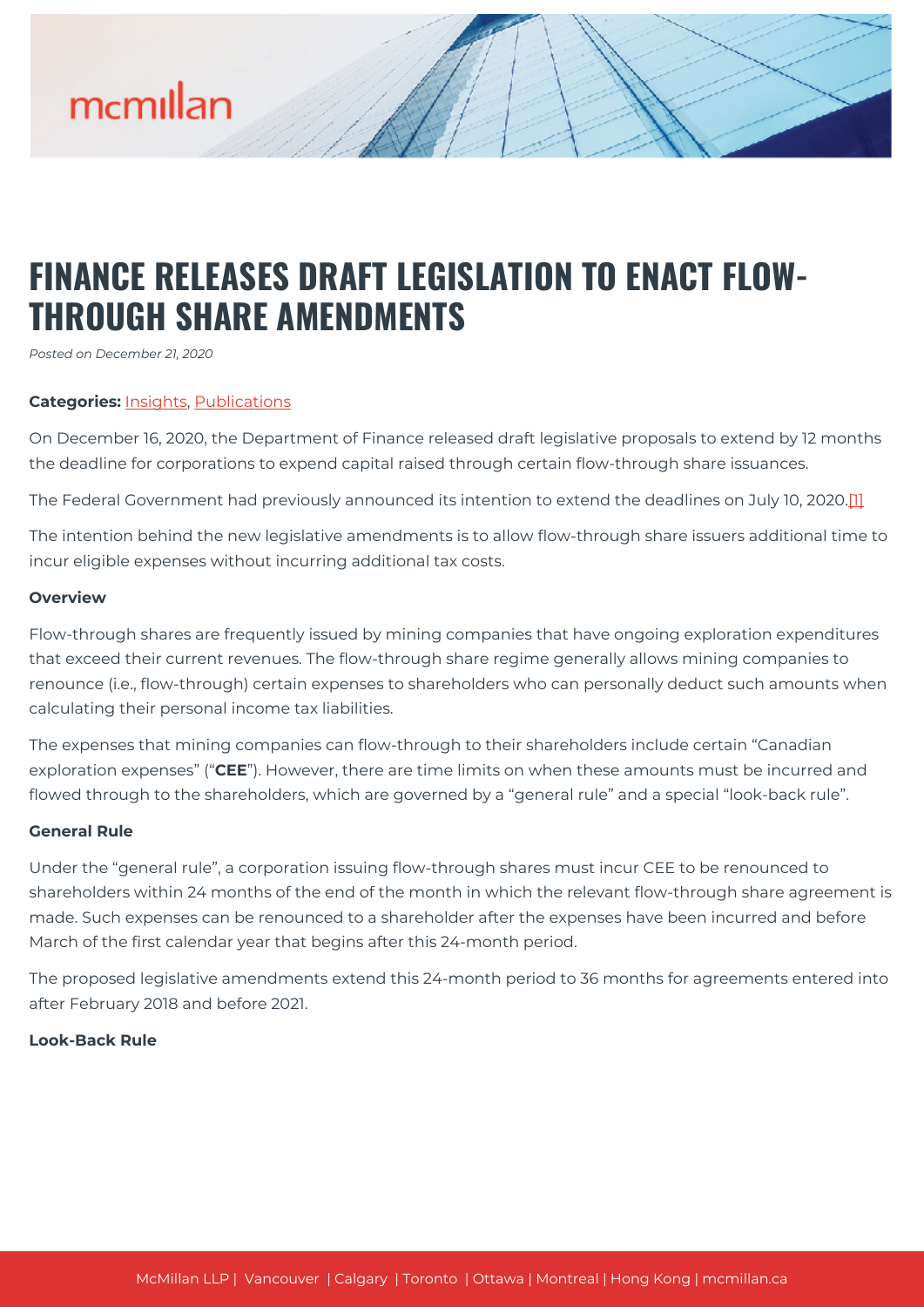# mcmillan

Under the "look-back rule", under certain circumstances, a corporation can renounce CEE to its flow-through shareholders, effective December 31 of the year prior to the year in which the CEE is incurred by the corporation.

The proposed legislative amendments extend the December 31 deadline to incur CEE to be renounced in a previous year to December 31 of the subsequent year. This legislative change will apply in respect of agreements entered into in 2019 or 2020.

## **Part XII.6 Tax**

Part XII.6 of the *Income Tax Act* (Canada) (the "**Tax Act**") imposes an additional tax on amounts that have been renounced under the "look-back rule", but have not been incurred before the end of each month (other than January) in the calendar year following the year in which the flow-through share agreement is made.

In addition, a further tax equal to 10% of the amount of the renounced CEE that has yet to be incurred by an issuing corporation is payable by the issuing company if it fails to incur CEE equal to the amount renounced by the end of the calendar year following the calendar year in which the flow-through share agreement is executed. (Investors will also face retroactive changes to their tax payable under such circumstances.)

The proposed legislative amendments to Part XII.6 of the Tax Act apply in respect of agreements made in 2019 or 2020. For the purposes of Part XII.6 of the Tax Act, the proposed legislative amendments provide that (i) where expenses were incurred in 2020 and the relevant flow-through share agreement was entered into in 2019, the company is deemed to have incurred the expenses in January 2020; and (ii) where expenses are incurred in 2021 and the relevant flow-through share agreement was entered into in 2020, the company is deemed to have incurred the expenses in January 2021. In any other case, for the purposes of Part XII.6 of the Tax Act, expenses are deemed to have been incurred 12 months earlier than they were actually incurred. The proposed legislative amendments to Part XII.6 of the Tax Act also extend the filing and payment deadlines in respect of Part XII.6 tax by one year.

These legislative amendments allow mining companies greater time to incur expenses that they have renounced before being subject to the special tax levied under Part XII.6 of the Tax Act. In particular, issuers of flow-through shares relying on the "look-back rule" will generally have an additional 12 months to incur their renounced expenses before becoming subject to Part XII.6 tax.

The text of the proposed legislative amendments, and the accompanying Technical Notes issued by the Department of Finance, can be accessed here.

by Michael Friedman and Michael Hassar